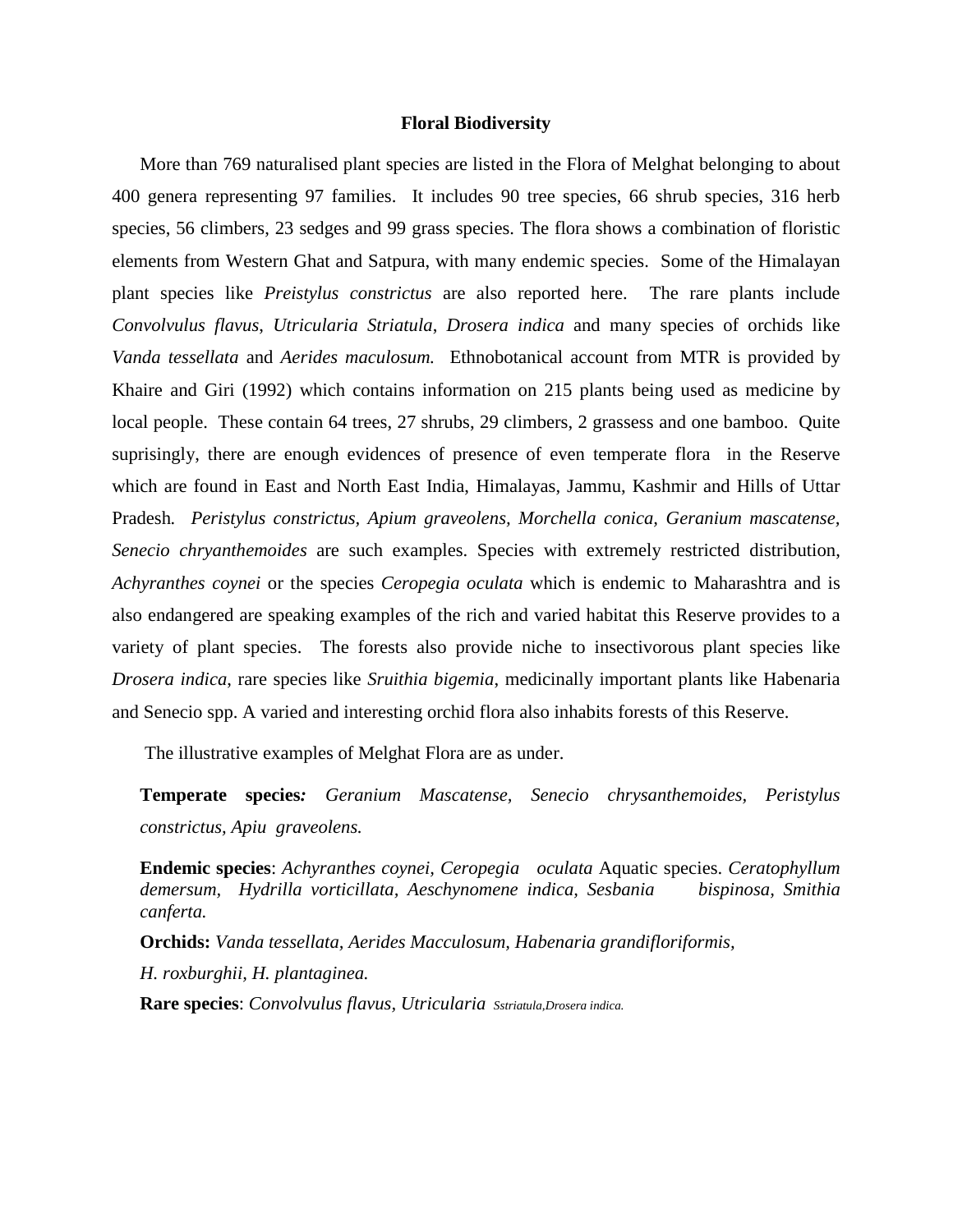## **Wild Fauna Habitats**

The area of Melghat being thickly forested and less populated, harbors myriad of faunal components. The common Langur, Rhesus monkey, Gaur, Tiger, Panther, Jungle Cat, Hyaena, Jackal, Fox, Wild dogs, Sloth bear, Ratel, Wild pig, Hare, Porcupine, Mungoose, Otter, Sambar, Chital, Barking deer, Blue bull, Four horned antelope are common in Melghat Forests. The ranges of major faunal species like Tiger, Leopard, Wild dogs, Hyena, Sloth bear and habitat utilization maps for major herbivores like Gaur, Sambar, Barking deer, Chital and Sloth bear .

## **Evaluation Of Habitats**

The ocular data about habitat availability and their evaluation indicates that the major tract of the Critical Tiger Habitat area is a good habitat for major mammalian and avian population. The presence of 25 (2 under rehabilitation) villages puts lot of biotic pressure. The trend indicates deterioration of habitat near villages and calls for immediate restorative steps in the areas in the vicinity of villages in the form of eco-development programmes for ecorestoration. The biotic pressure gives rises to more fires, more compactness of soil, lesser proportion of palatable species and more weeds occurrence.

## **Range Of Wildlife And Past Studies Of Fauna.**

 Multifarious efforts to conserve the biodiversity of the area in general, and the "tiger" in particular, has over the past 30 years, resulted in flourishing faunal and floral components in this area. Enforcement of the provisions in the Wildlife (Protection) Act 1972 and strict vigil by the Project Tiger Staff and Local Forest Department personnel has brought in encouraging results. Today, there exists no human settlement in the National Park area.

It may be mentioned that prior to these intensive systematic surveys, information on faunal component, mainly for higher mammals alone was available, which is summarized for the year 1983-1993. This detailed data is the outcome of yearly census of large animals conducted in the Tiger Reserve by the State Forest Department (Kirpekar 1994). Approximately 250 species of Birds were recorded from here, for which a checklist was published (Sawarkar 1988) and (Anonymous 1994?). Amongst other vertebrate groups, including reptiles and pisces, stray records are available. 16 species of snakes, 5 species of lizards (Anonymous, 1997) and 24 species of fishes (Gujar 1992) were so far known to exist. The Gazetteer of District Amravati (P.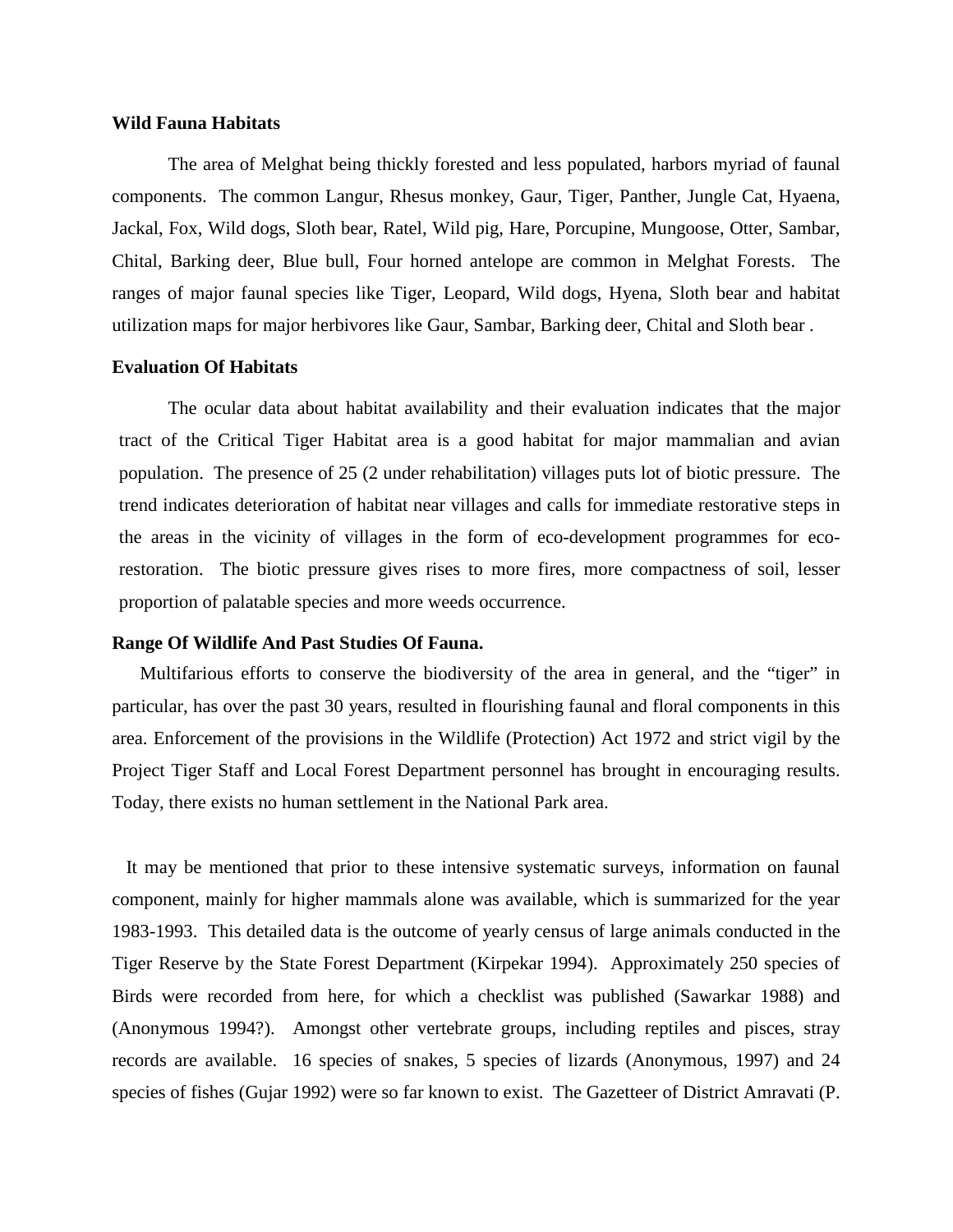Setu Madhav Rao, 1968) enumerated the wildlife from Melghat, which includes mainly the big games. The current scientific names for those are provided here. Red monkey or lal makad, *Macaca mulatta mulatta* (Zimmermann); black monkey, *Semnopithecus entellus entellus* (Dufresne); jackal (Canis aureus) Linn; wild dog, *Cuon alpinus* (Pallas); sloth beer*, Melursus ursinus* (Shaw); badger or ratel, *Mellivora capensis* (Schreder); otter, *Lutragale perspicillat* (Geoffroy); mongoose, *Herpestes edwardsii edwardssi* (Geoffroy) and *H. smithii smithii* Gray; Hyaena, h*yaena hyaena* (Linn.); udmanjar*, Paradoxurus h. hermaphroditus* (Pallas) and *Viverricula indica indica* (Desmarest); jungle cat, *Felis chaus affinis* Gray panther, *Panthera pardus fusca* (Meyer); wild pig, *Sus scrofa, cristatus* wanger; chital, *Axix axis axis* (Erxeleben); sambar, *Cervus unicolor niger* Blainville; barking deer, *Muntiacus muntjak aureus* (H.Smith); Indian bison or gaur, *Bos gaurus* Smith; Blue bull, *Boselaphus tragocamelus* (Pallus); black buck, *Antilope cervicapra cervicapra* (Linn); porcupines, *Hystrix indica* Kerr, common Indian hare, *Lepus nigricollis nigricollis* Cuvier and fishes (19 species), snakes (14 species). However, there seems to be no published information available on still smaller vertebrate species and invertebrate fauna like mollusca, crustacean, arachnida, centipedes, chilopoda, insects etc.

 Melghat was declared as the Tiger Reserve in the year 1974 amongst those 9 established at the first instance. Immediately the area acquired prime importance and slowly attracted attention of scientists and amatures as well, who tried to understand faunal components present here. Publications like 'An Annotated Bibliography on Tigers' (1989); Fauna of Tiger Reserves an Overview (Director. Z.S.I., 1993); two decades of Project Tiger, Past Present and Future (Anonymous 1992); Assessment Report Project Tiger Melghat 1974-1994 (Kirpekar, 1994), checklist of Birds of Melghat and various leaflets and booklets contained information on some faunal aspects. However, their focus remained on large and medium sized mammals, birds, and to some extent reptiles and fishes.

With an aim to inventories available fauna in Melghat Tiger Reserve and to collect samples for their confirmed identification, Western Regional Station, Pune of the Zoological Survey of India, conducted faunistic Survey of Melghat Tiger Project area during the year 1991-1996. A total of 13 surveys were conducted by the Scientists of WRS, Pune, during the period. Several examples belonging to as many as 39 different groups of animals were collected. Observations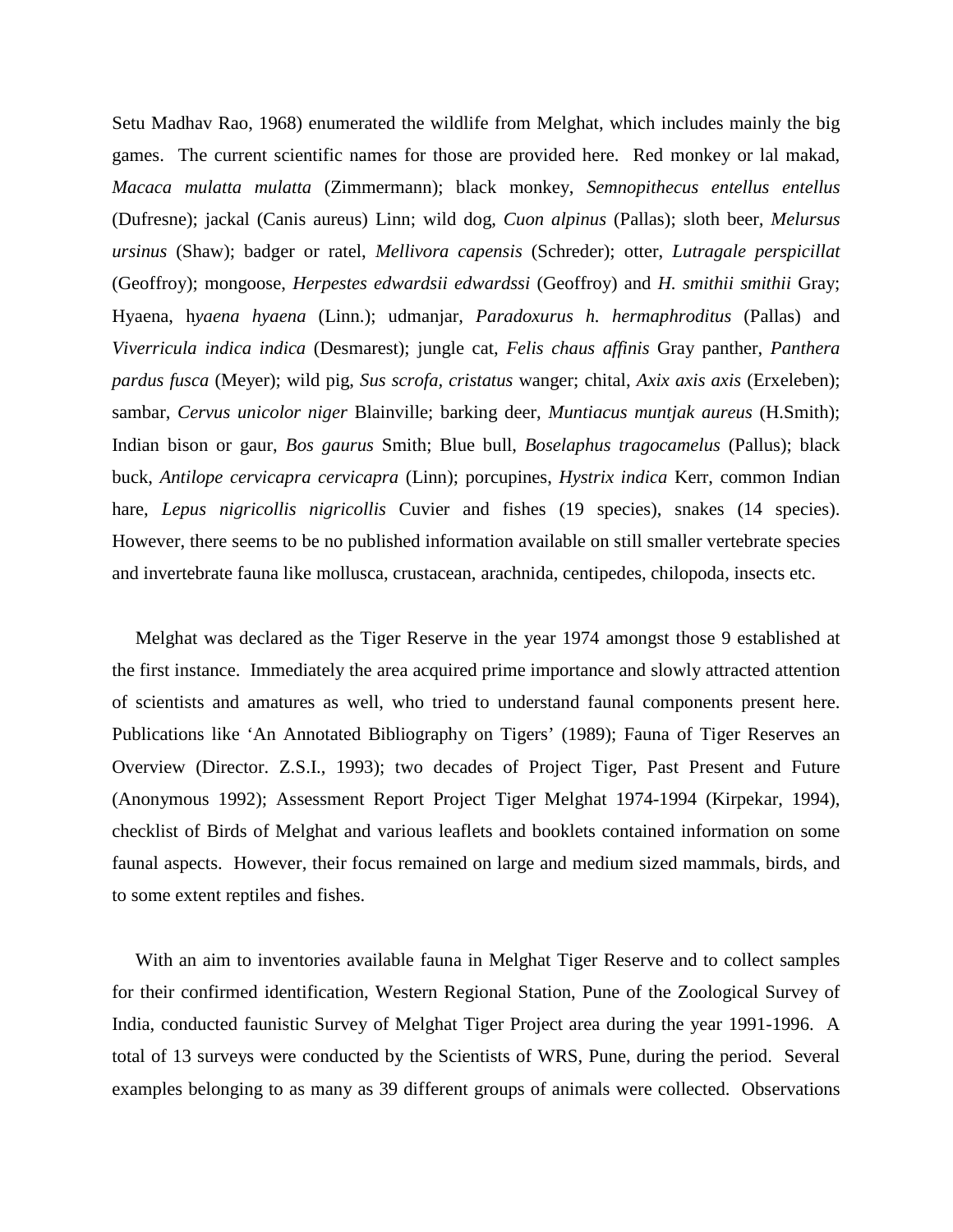alone were recorded on higher vertebrates (mammals, reptiles and birds). No collection for these animals was made. The faunal diversity (Number of species and higher taxonomic categories) is mentioned in Table 1. Results of these studies has been published by ZSI, separately in the volume No. 19 under the Conservation Area Survey Series, Director, Zoological Survey of India (ed.) (in Press). Collection of faunal samples was worked out mainly by scientists of Western Regional Station, Zoological Survey of India, Pune. Specialists from other regional stations and institutions also identified few groups. List of faunal groups and present address of the specialists is presented here. **Mammalia and Reptillia-** Dr. M.S. Pradhan; **Aves**- Dr. A.S. Mahabal; **Amphibia-** S. S. Kamble; **Pisces and Centipeds-** Dr. B.E. Yadav; **Lepidoptera-** Dr. R.M. Sharma and Shri C. Radhakrishnan; **Orthoptera-** Dr. P.P. Kulkarni and Dr. M.S. Shishodia; **Homoptera : Aphidoidea-** Dr. P.P. Kulkarni; **Diptera : Cecidomyiidae-** Dr. R. M. Sharma; **Odonata-** Dr. P.P. Kulkarni and Dr. M. Prasad ; **Aquatic Hemiptera-** Dr. G. Thirumalai and Dr. R.M. Sharma; **Arachnida : Scorpionida, Araneae and Sloifugi-** Dr. D.B. Bastawade; **Cladocera-** Dr. P.D. Rane; **Mollusca-**Dr. S.G. Patil. A summery of the results highlighting important achievements and total number of species recorded in each group are presented here. Apart from the collection worked out here, rest of the faunal samples are well preserved and kept in National Zoological collection at WRS, ZSI, Pune. An account of 742 species will be provided in the document of fauna of Melghat by the Zoological Survey of India (In press).

**1) Cladocera (Crustacea) :** As many as 29 species of Cladocera : Custacea are recorded, those belong to Suborder Eucladocera, 2 superfamilies; 5 families and 19 genera. One new subspecies is described.

**2) Freshwater Mollusca :** 23 species representing 9 families from both subordinates viz. Gastropoda and Bivalvia spread over 11 genera are recorded.

**3) Scolopendra (Centipedes) :** Previous record from Melghat Tiger Reserve and adjoining are amounts to 5 species. However a total of 15 species (including 5 mentioned earlier) are reported in the present studies.

**4) Arachnida : Araneae (Spiders):** 14 species of spiders belonging to family Aranea were identified. 11 species could be identified up to generic level. So a total of 25 genera were recorded from Melghat Tiger Project.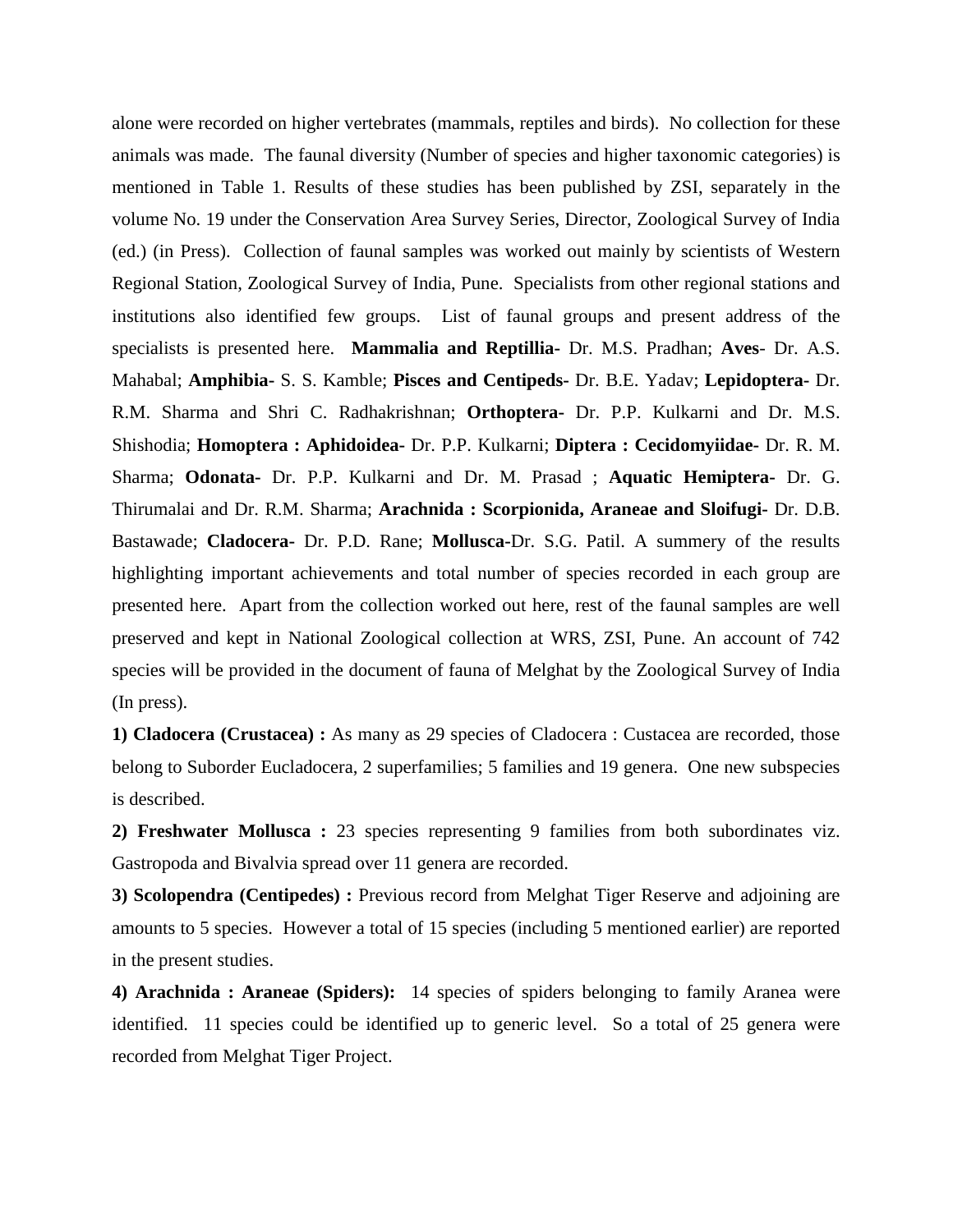**5) Scorpions :** Scorpions belonging to 3 families, 6 genera and eight species were collected and identified.

**6) Solifugida :** Only one species of sun spiders order Solifugida was collected. Galeodus indicus Pocock, is the only representative of this order from Melghat Tiger Reserve.

**7) Insecta : Diptera (Cecidomyiidae) :** 15 species of Gall midges (Cecidomyiidae) are recorded. All these species are identified from the adult gall midges or the galls formed by them on variety of plants.

**8) Aquatic & Semi Aquatic Hemiptera :** An account of 20 species under 14 genera and 6 families was made available through the recent surveys.

**9) Aphids :** 8 species of Aphids were recorded from Melghat Tiger Project area.

**10) Odonata :** 24 species belonging to 17 genera in 11 subfamilies and 6 families representing both the suborders viz. Anisoplera and Zygoptera have been reported from Melghat Tiger Reserve, which contains one new record for Maharashtra State (Kulkarni et al. 2002).

**11) Orthoptera :** A total of 38 species from Orthoptera were collected and identified. These represent both the suborders 1) Caclifera and 2) Ensifora. These Orthopteran species are distributed amongst 34 genera & 7 families.

**12 )Pisces :** Only 55 species of fishes were recorded earlier from Melghat Tiger Reserve. Now, a total of 96 species under 50 genera belonging to 17 families and 6 orders are known after these faunistic surveys by WRS, ZSI, Pune. The total collection of 41 species was actually made while 55 are updated from literature and distributional records.

**13) Amphibia :** 8 species of amphibian are available, included under 7 genera and 4 families.

**14) Aves :** Birds. Considerable work on birds of Melghat Tiger Reserve was published earlier. The checklist included 253 species of birds which was published by Project Tiger Reserve. The present study raised this total to 263 species. As many as 16 orders, 9 subfamilies and 167 genera are represented here. Out of these birds five species viz. Indian Whitebacked Vulture, Indian Long-billed Vulture, Osprey, Indian Peafowl and Forest Owlet are falling under Schedue I, Part III (Birds) and Grey Jungle Fowl under Schedule II, Part II of Wildlife (Protection) Act, 1972. Further Green Munia (Family: Estrildidae) is an endemic to Central India and is also recorded from Melghat.